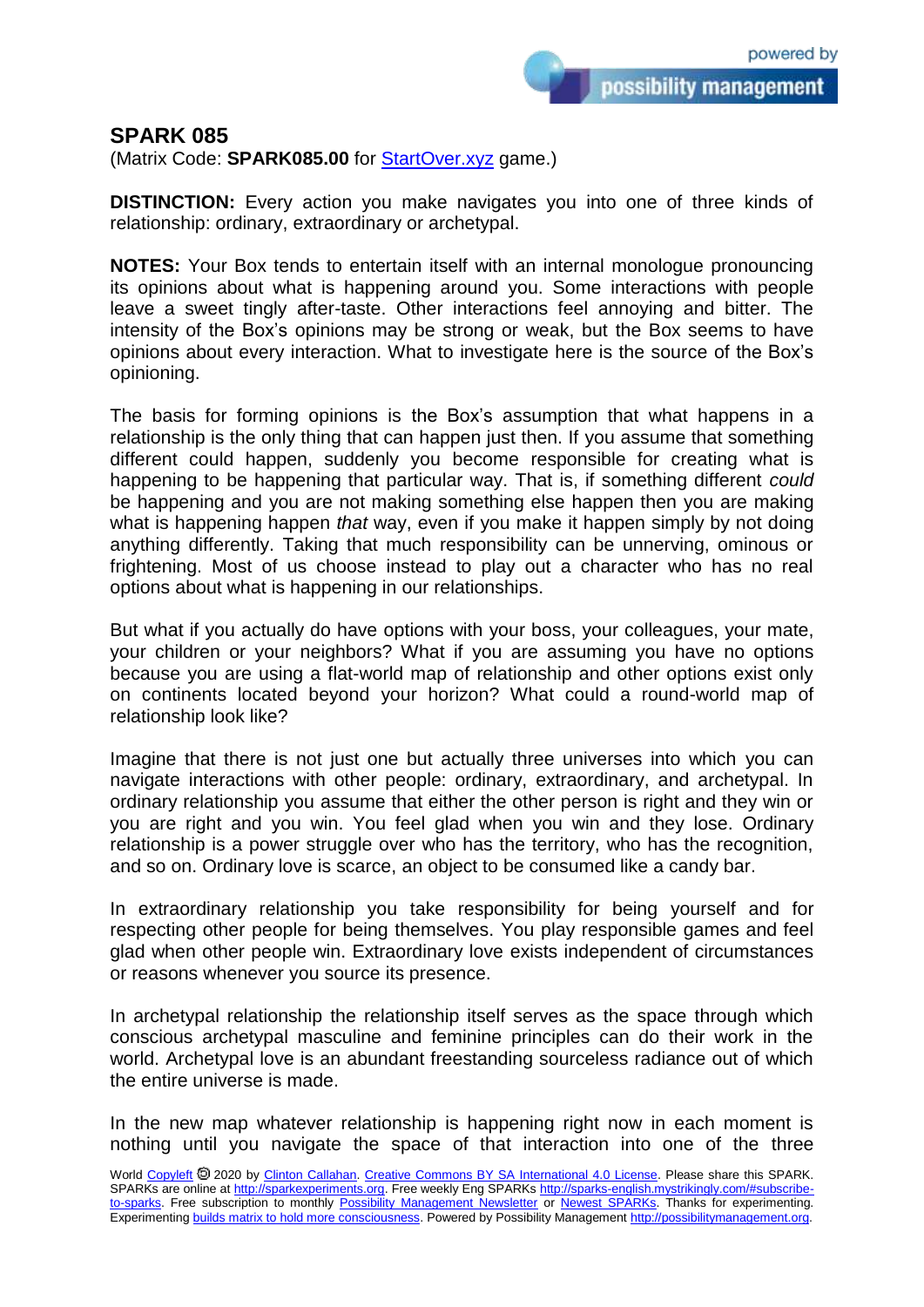universes. You navigate into a universe through the quality of the actions you take, where you place your attention, the tone of voice you use, your purpose, etc. In this new map of relationship there are many interesting new possibilities to explore. How can you acquire the new map?

Gaining new relationship options starts when you look closely at what personally blocks new options from your view. In every case what you will discover is that what defines your horizon is your Box. You are trapped in a spaceship called the Box and the spaceship is on automatic pilot. Your Box will continue to navigate your relationships into ordinary territories until you seriously start asking the question, "Where is the Box override switch?"

The override switch is located at the place that chooses what to think about all of these ideas right now. The override switch is the free-will function that generates your opinions, your actions, the spin you put in the tone of your voice, your true intentions, etc. If the Box is switched to autopilot then you can only go where the Box will take you. As soon as you seriously consider cutting off the autopilot the Box will of course hide its override switch.

Still, you are not a victim. You can hijack the ship. You can simply use these or any written words to guide you to the place where you decide about how to understand things and from that point take over manual control of the steering wheel. In this moment you can choose into which domain you will fly the space of your relating. Suddenly there is a gap between what you do now and what the Box has always done. You can try some new experiments. Your relationship responses do not have to follow any pre-established script. You are no longer restricted to a pattern of call and response. You do not have to be predictable, to meet anybody's assumptions or expectations. You can fly your conversations any way you want regardless of how other people are flying theirs. You can follow a different flight plan and extemporize ways for both of you to enter interesting new territory.

Pirating the space of relationship away from your Box opens vast options that you did not have before. Let's take your spaceship out for a little spin, shall we?

## **EXPERIMENTS:**

**SPARK085.01** An action is any movement that transfers energy. Actions can be quite sublime such as having a thought, making an opinion, shifting your eyes, adding tone or inflection to your attitude, attaching implications to your meaning, etc. Your actions may be fast or slow, flamboyant or restrained, fluidic or stiff. What matters is if your actions are conscious. Three times a day, choose an interaction with another person and learn the exact actions you make to navigate that relationship into one of the three universes, ordinary, extraordinary or archetypal.

**SPARK085.02** As soon as you make attempts to navigate a conversation into new territory you may encounter a conflict. There may be a struggle as to who gets to manipulate the spaceship controls. The instant you notice such a struggle, try the experiment of agreeing with your partner entirely. Agree because their experience is real for them. They may feel afraid to enter the level of presence, authenticity or

World [Copyleft](https://en.wikipedia.org/wiki/Copyleft) @ 2020 by [Clinton Callahan.](http://clintoncallahan.mystrikingly.com/) [Creative Commons BY SA International 4.0 License.](https://creativecommons.org/licenses/by-sa/4.0/) Please share this SPARK. SPARKs are online at [http://sparkexperiments.org.](http://sparks-english.mystrikingly.com/) Free weekly Eng SPARKs [http://sparks-english.mystrikingly.com/#subscribe](http://sparks-english.mystrikingly.com/#subscribe-to-sparks)[to-sparks.](http://sparks-english.mystrikingly.com/#subscribe-to-sparks) Free subscription to monthly [Possibility Management Newsletter](https://possibilitymanagement.org/news/) or [Newest SPARKs.](https://www.clintoncallahan.org/newsletter-1) Thanks for experimenting. Experimentin[g builds matrix to hold more consciousness.](http://spaceport.mystrikingly.com/) Powered by Possibility Managemen[t http://possibilitymanagement.org.](http://possibilitymanagement.org/)